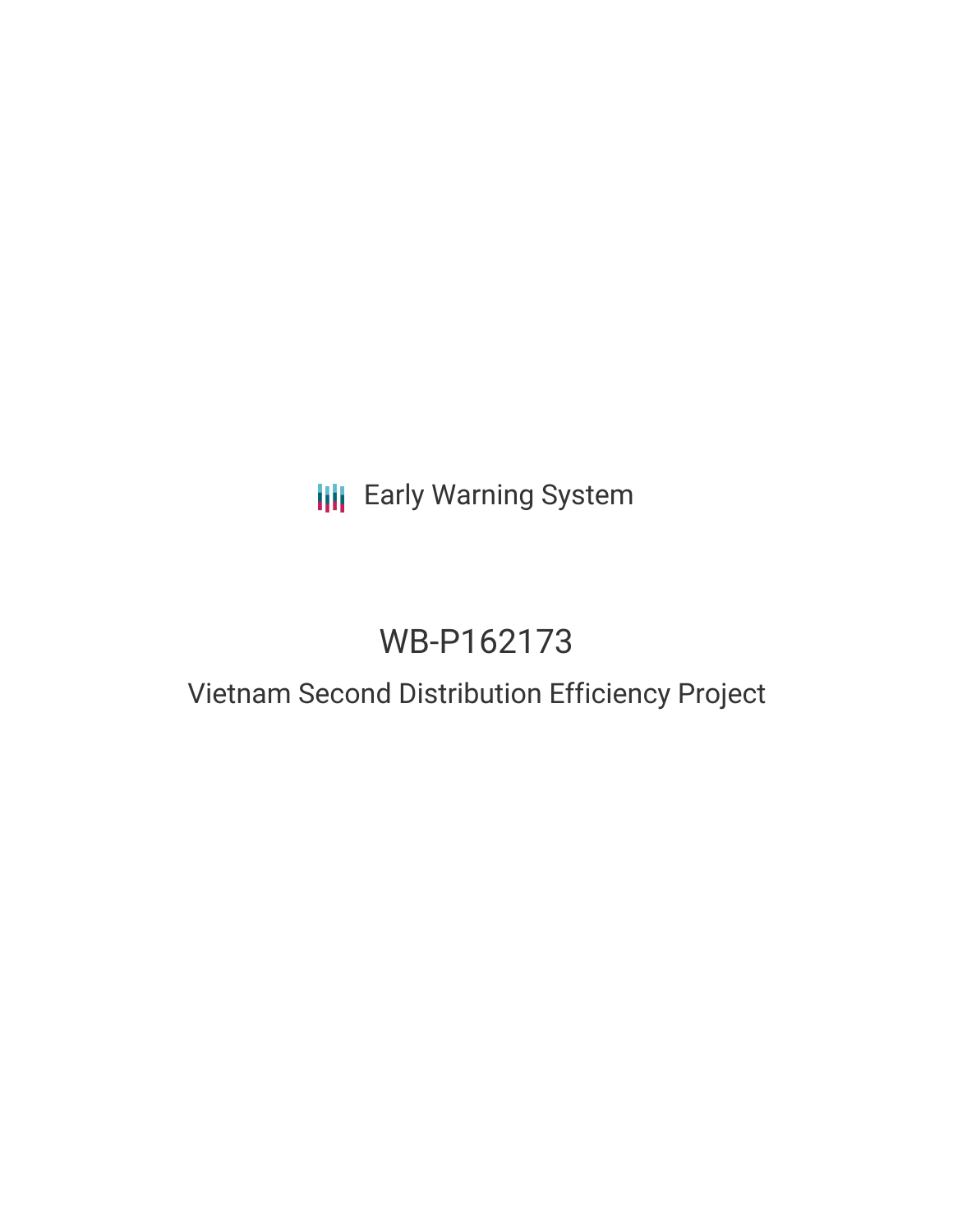

#### **Quick Facts**

| <b>Countries</b>               | Vietnam                       |
|--------------------------------|-------------------------------|
| <b>Financial Institutions</b>  | World Bank (WB)               |
| <b>Status</b>                  | Proposed                      |
| <b>Bank Risk Rating</b>        | B                             |
| <b>Borrower</b>                | Socialist Republic of Vietnam |
| <b>Sectors</b>                 | Energy                        |
| <b>Investment Type(s)</b>      | Loan                          |
| <b>Investment Amount (USD)</b> | \$350.00 million              |
| <b>Project Cost (USD)</b>      | \$560.00 million              |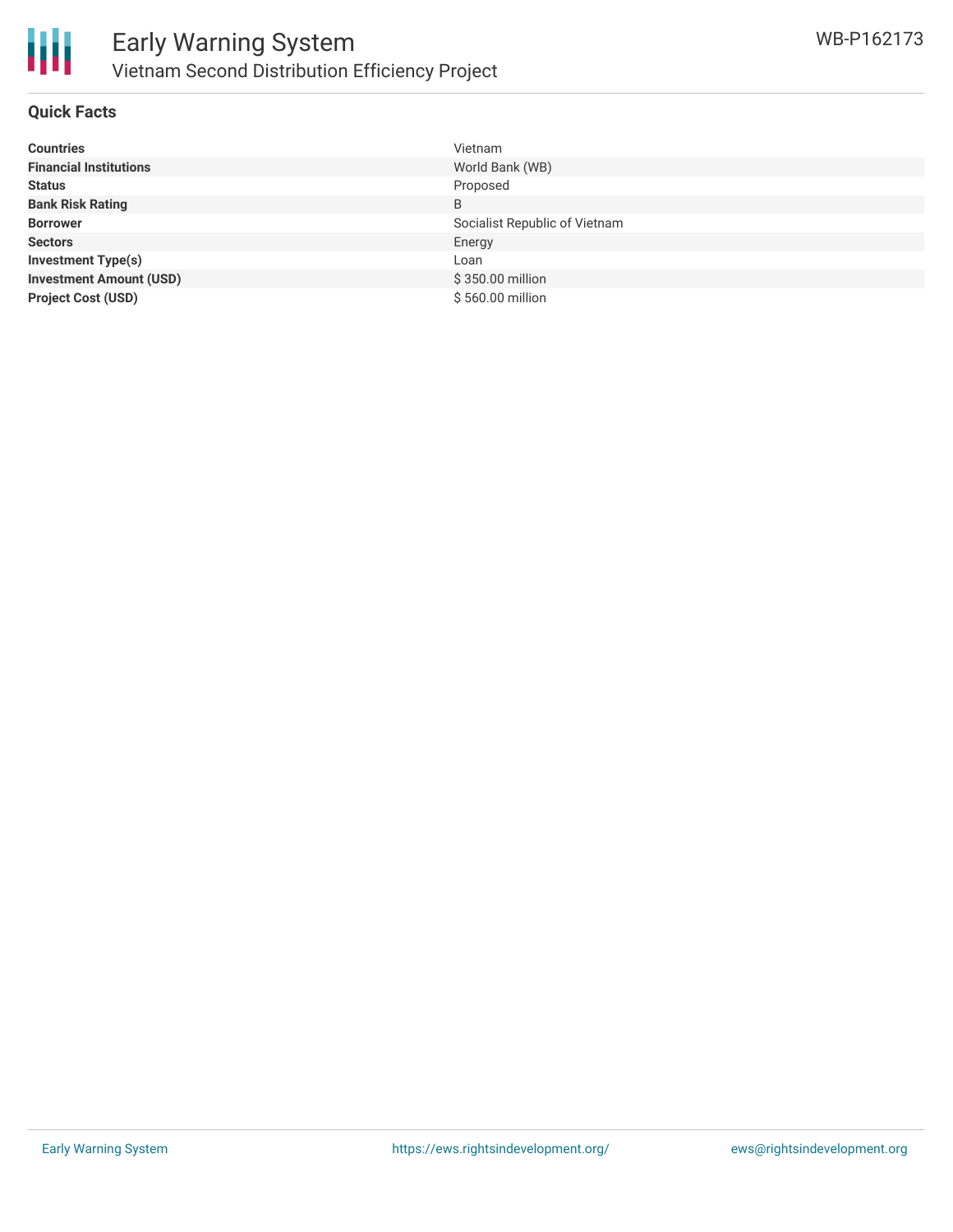

#### **Project Description**

According to the bank document, the project development objective is to improve the quality and reliability of electricity services to final consumers by Vietnam's Power Corporations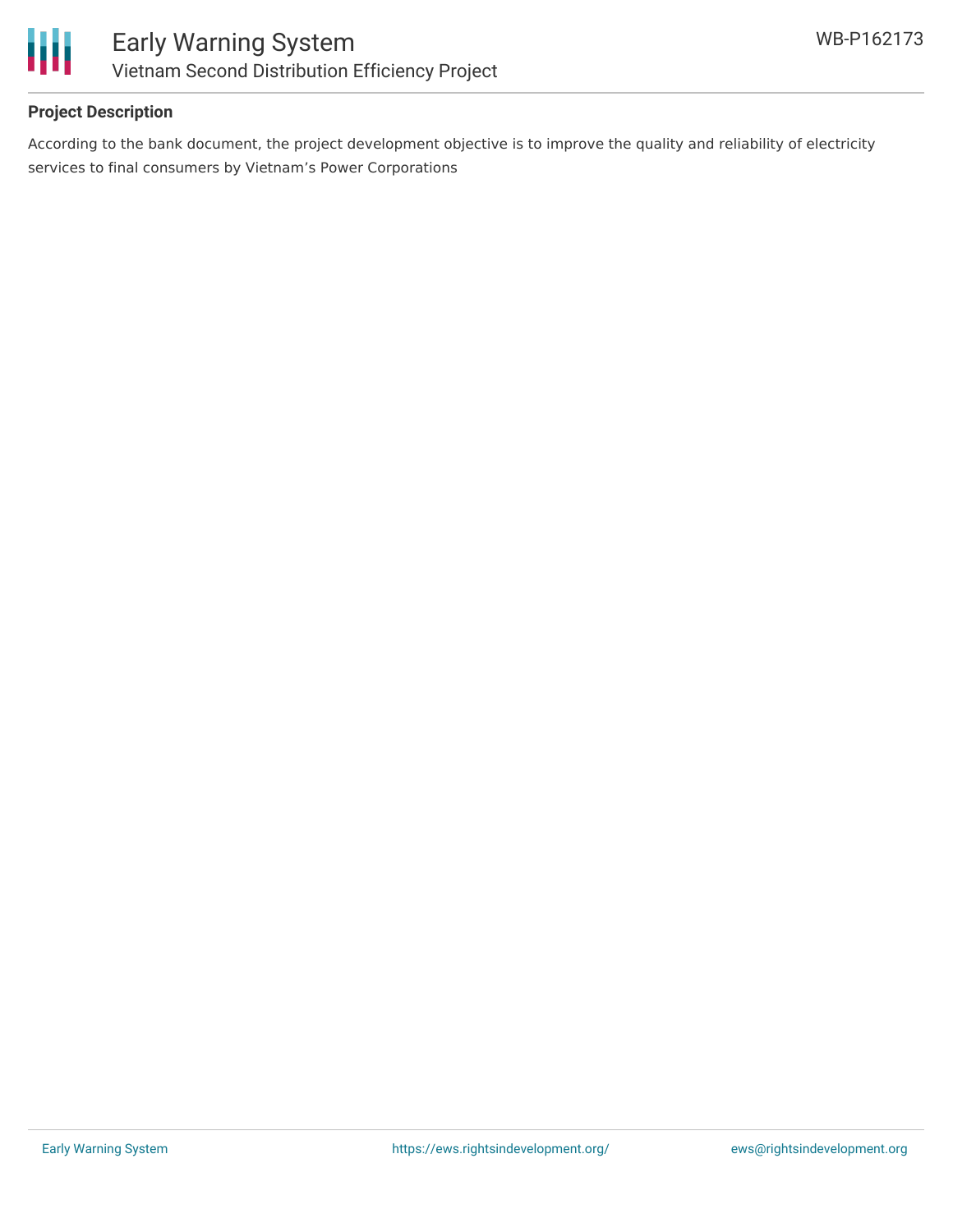

#### **Investment Description**

World Bank (WB)

Financing Source Amount Borrower US\$ 210.00 million International Bank for Reconstruction and Development US\$ 350.00 million Total Project Cost **US\$ 560.00 million**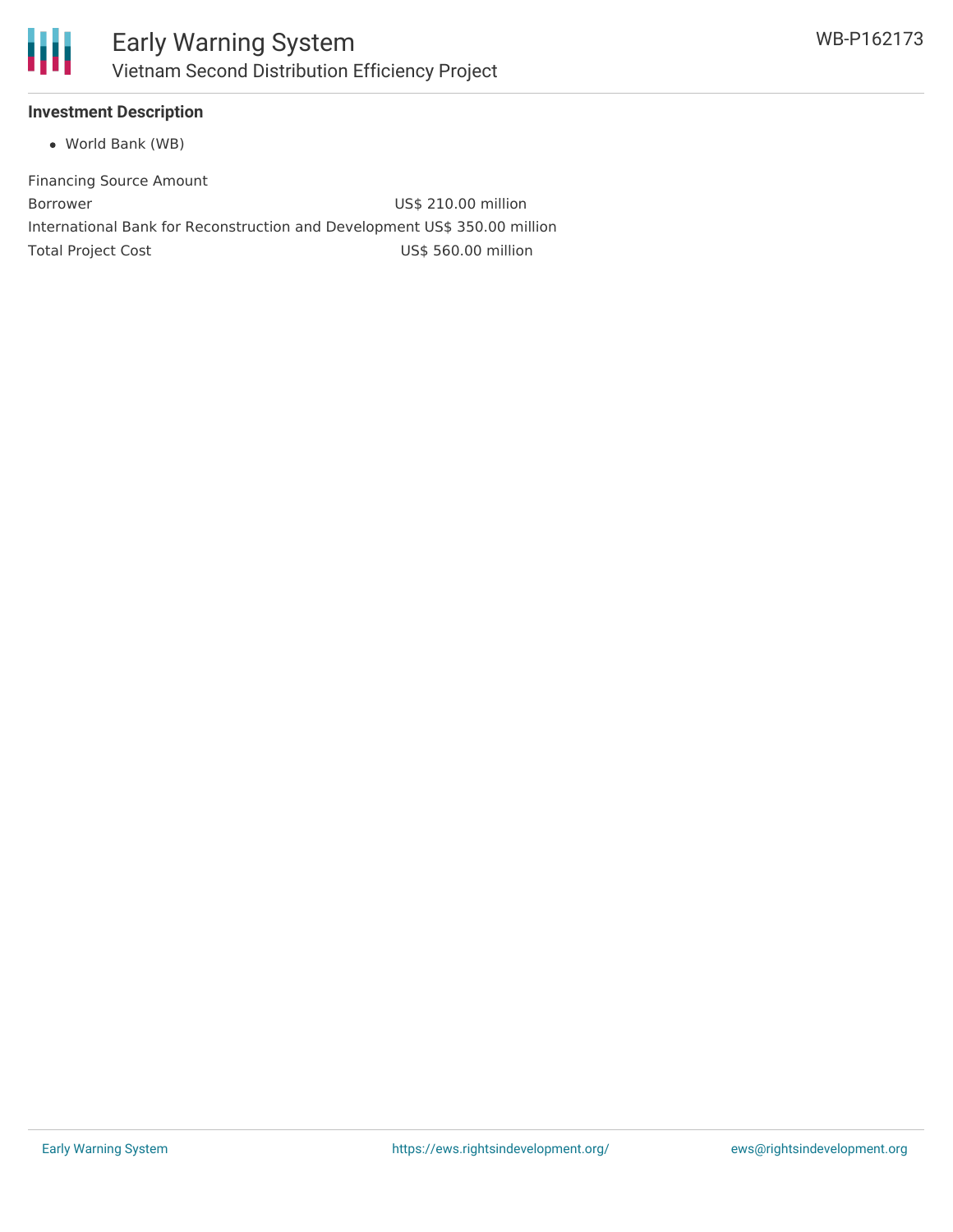

#### **Contact Information**

**1/World Bank**

Hung Tien Van Senior Energy Specialist

#### **2/Borrower/Client/Recipient**

Socialist Republic of Vietnam Name: Hai An Ha Title: Deputy Director General, ICD, State Bank of Vietnam Email: [an.hahai@sbv.gov.vn](mailto:an.hahai@sbv.gov.vn)

#### **3/Implementing Agencies**

Electricity of Vietnam Name: Hoang An Dang title: President & CEO Email: [giangnlt@evn.com.vn](mailto:giangnlt@evn.com.vn)

#### **FOR MORE INFORMATION CONTACT**

The World Bank

1818 H Street, NW Washington, D.C. 20433

Telephone: (202) 473-1000

Web: http://www.worldbank.org/projects

#### **ACCOUNTABILITY MECHANISM OF WORLD BANK**

The World Bank Inspection Panel is the independent complaint mechanism and fact-finding body for people who believe they are likely to be, or have been, adversely affected by a World Bank-financed project. If you submit a complaint to the Inspection Panel, they may investigate to assess whether the World Bank is following its own policies and procedures for preventing harm to people or the environment. You can contact the Inspection Panel or submit a complaint by emailing ipanel@worldbank.org. You can learn more about the Inspection Panel and how to file a complaint at: http://ewebapps.worldbank.org/apps/ip/Pages/Home.aspx.